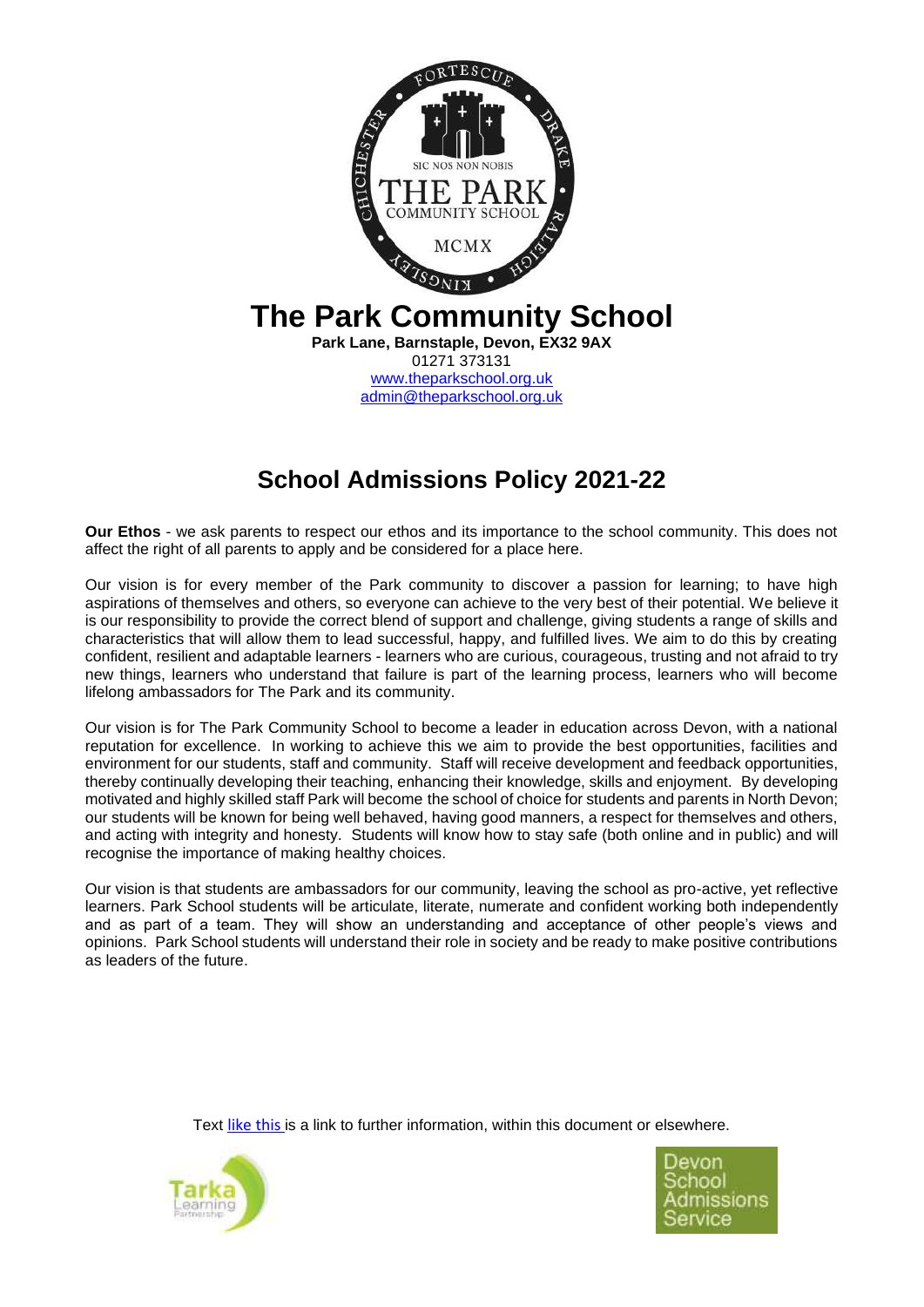## <span id="page-1-0"></span>**Key information** – for definitions and notes see [Appendix A](#page-5-0)

| $R_{\rm UV}$ intermation – for generations and notes see Appendix A |                                              |     |
|---------------------------------------------------------------------|----------------------------------------------|-----|
| Department for Education school number                              | 878-4059                                     |     |
| This school's age range of children                                 | $11 - 16$                                    |     |
| Type of school                                                      | Secondary, academy                           |     |
| Admissions authority                                                | Tarka Learning Partnership                   |     |
| Normal round Published Admission Number                             | Year 7 intake, 2021-22                       | 300 |
| Linked school whose children have priority when                     | Ashleigh Church of England Primary School    |     |
| transferring to this school                                         | <b>Bishops Tawton Primary School</b>         |     |
|                                                                     | Eden Park Academy                            |     |
|                                                                     | Holywell Church of England Primary School    |     |
|                                                                     | Landkey Community Primary Academy            |     |
|                                                                     | Newport Community School Primary Academy     |     |
|                                                                     | Our Lady's Catholic Primary School           |     |
|                                                                     | <b>Orchard Vale Community School</b>         |     |
|                                                                     | <b>Sticklepath Community Primary Academy</b> |     |
| Designated religious character                                      | No.                                          |     |
| Admissions catchment area                                           | Yes                                          |     |
| <b>Supplementary Information Form</b>                               | No.                                          |     |

| <b>Applications</b>     | <b>Normal round into Year 7</b>     | <b>In-Year</b>                       |
|-------------------------|-------------------------------------|--------------------------------------|
| Where to apply          | devon.cc/admissionsonline or with a | devon.cc/admissionsonline or with a  |
|                         | paper form at devon.cc/admissions   | paper form at devon.cc/admissions or |
|                         | or from the school office           | from the school office               |
| When to apply           | 1 September 2020 to                 | from 1 June 2021 for Years 8 to 11   |
|                         | 31 October 2020 <sup>1</sup>        | from 1 September 2021 for Year 7     |
| When places are offered | on 1 March 2021                     | In response to each application      |
| When to appeal against  | from 31 March 2021                  | After refusal                        |
| refusal                 |                                     |                                      |

| <b>Policy</b> determined on          | 4 March 2020                         |
|--------------------------------------|--------------------------------------|
| Consultation period                  | 1 November 2019 to 3 January 2020    |
| Contact for the admissions authority | Andy Cotton, Chief Executive Officer |
| Amendments                           |                                      |
|                                      |                                      |
|                                      |                                      |

**Oversubscription criteria**: Any child whose Education, Health and Care Plan (EHCP) names this school will be admitted. Oversubscription criteria (to be used only if we need to prioritise applications - see [notes](#page-9-1) below):

- **1. Looked after children and children who were previously looked after but immediately after being looked after became subject to adoption, a child arrangements order, or special guardianship order.**
- **2. Priority will next be given to children living within the catchment area set out in the map below,<sup>2</sup> who are siblings of pupils on roll at this school.**
- **3. Priority will next be given to children living within the catchment area, on roll at a linked school, named above.\***
- **4. Priority will next be given to other children living within the catchment area.**
- **5. Priority will next be given to children living outside the catchment area, who are siblings of pupils on roll at this school.**
- **6. Priority will next be given to children living outside the catchment area, on roll at a linked school, named above.\***
- **7. Priority will next be given to children of members of staff who have been employed at this school for more than two years or recruited within the past two years to fill a vacancy for which there was a skills shortage.**
- **8. Other children.**

<sup>1</sup> Information is for parents of children who live in Devon (not Plymouth City Council or Torbay Council areas). For application dates and where to access application forms elsewhere, please contact your local council's admissions service.

<sup>&</sup>lt;sup>2</sup> Children whose home lies on the boundary line will be considered to be in the catchment.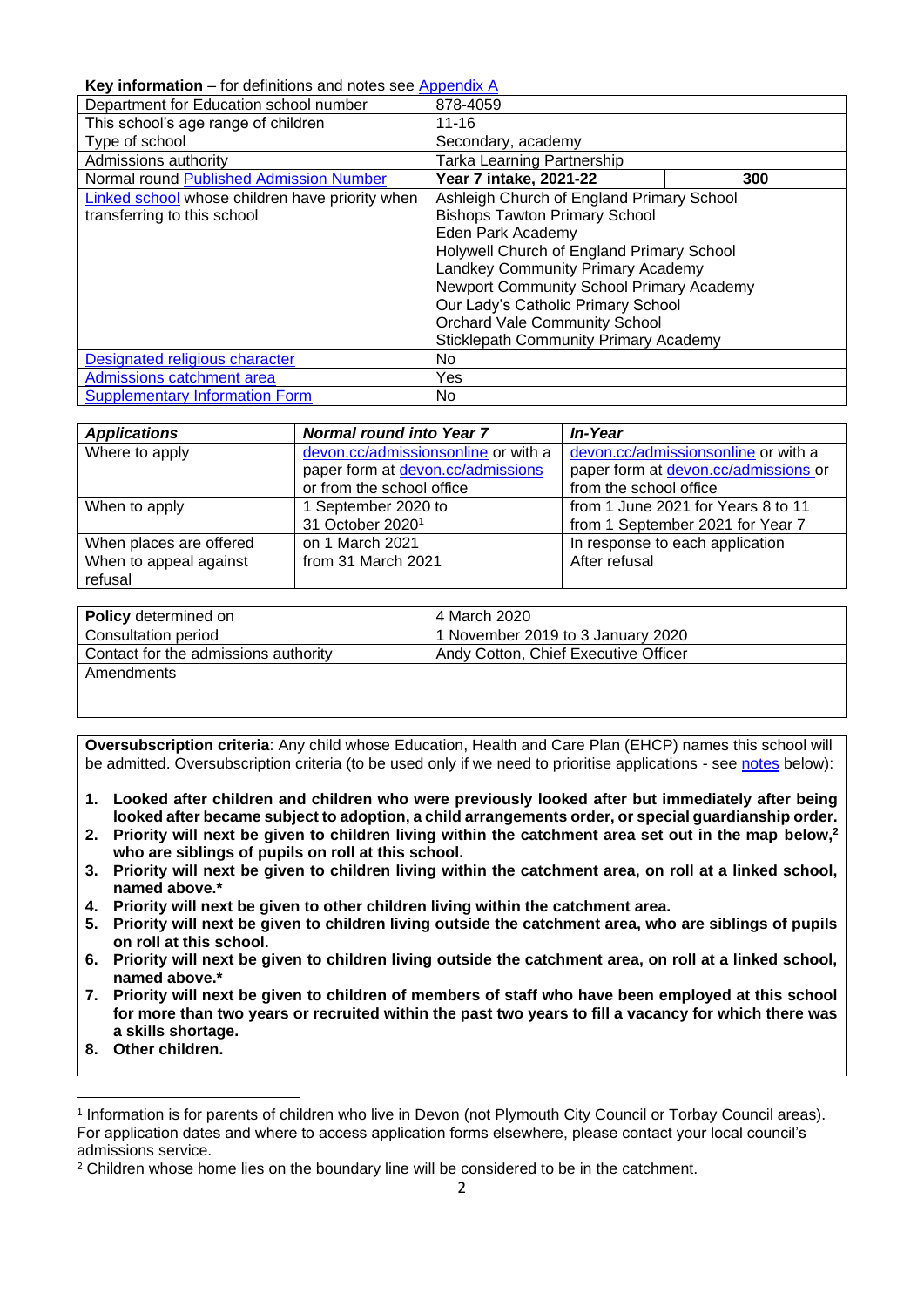\*Priority for children at a linked school only applies at the normal round, not for In-Year admissions.

[Tie breaker](file://///Ds.devon.gov.uk/docs/Exeter,%20County%20Hall/EALData/Shared/Admissions%20files%20for%20website/2021%20files/2021%20Oreston%20admissions%20policy.docx%23tiebreaker) – to prioritise applications in the same oversubscription criterion, we will use:

- a) straight-line distance from home to school and then,
- b) where distances are equal (within a metre) we will use an electronic list randomiser.

## **Catchment area**

The catchment area can be viewed in more detail at **devon.cc/schoolareamaps**. For admissions purposes, we measure straight-line distances from the green star marker for the school. We welcome admissions applications for children living inside and outside our catchment area.



© Crown Copyright. All rights reserved. Devon County Council 100019783 2020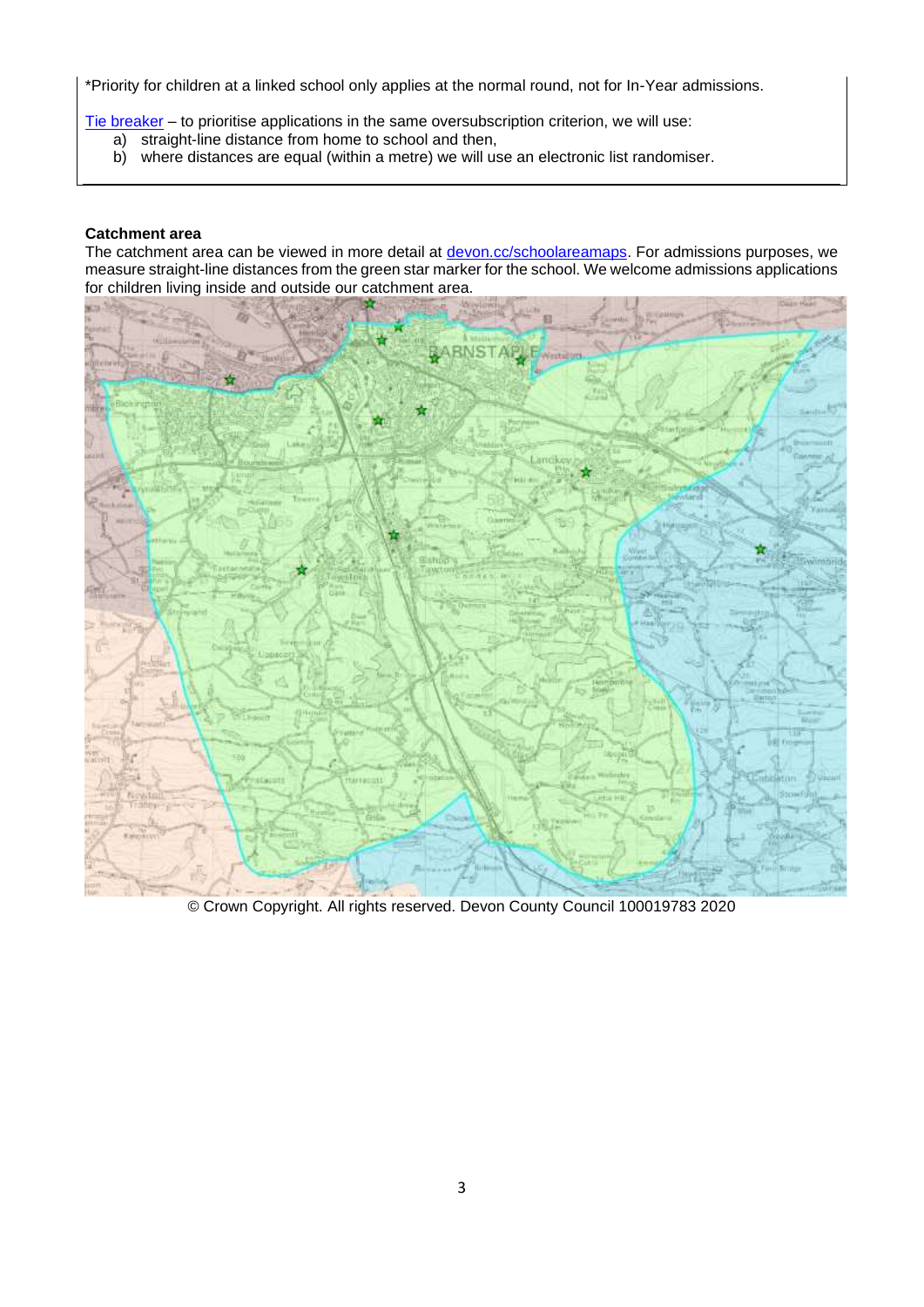## **An Admissions Policy**

This policy is written to comply with the mandatory requirements of the [School Admissions Code,](https://www.gov.uk/government/publications/school-admissions-code--2) the [School](https://www.gov.uk/government/publications/school-admissions-appeals-code)  [Admissions Appeals Code](https://www.gov.uk/government/publications/school-admissions-appeals-code) and all other relevant legislation so that:

- Parents know they must apply for a place and how and when to apply
- Parents know what will happen after they apply
- It is clear to all, including our school community, how many places are available
- Our school community understands our admission procedures
- We are committed to a fair, consistent and transparent admissions process

It should be read along with Devon County Council's [Step by Step and In-Year Guides to Admissions,](http://devon.cc/prospectus) its Normal [Round and In-Year Co-ordinated Admissions Schemes,](http://devon.cc/lapolicies) its [Fair Access Protocol](http://devon.cc/lapolicies) and its [Education Transport](http://devon.cc/lapolicies)  [Policy.](http://devon.cc/lapolicies) 

Once an admissions policy is determined, it can't be amended except where it is permitted or required under the terms of the Admissions Code. Any amendments will be detailed in the [Key Information](#page-1-0) section above.

#### **How to apply for admission – at the normal round into Year 7**

Parents apply for a place by completing the Common Application Form that is issued by the Local Authority (LA) where the child lives. For residents of Devon, this is the **D-CAF3** available at [www.devon.gov.uk/admissionsonline](http://www.devon.gov.uk/admissionsonline) or by calling the LA for a paper copy. For children who are residents of another council area (including Plymouth and Torbay), parents must use the Common Application Form provided locally. This will be forwarded to Devon County Council.

The National Closing date for applications is **31 October**. Applications can be submitted after this but will be considered as late, after all timely applications unless the parent can demonstrate that he or she was unable to apply on time.

Applications for the normal round admission into Year 7 are managed under Devon's [Normal Round Co-ordinated](http://devon.cc/lapolicies)  [Admissions Scheme.](http://devon.cc/lapolicies) Decisions will be sent to parents by the Council where the child lives. This will be on the National Offer Day of **1 March 2021**.

#### **How to apply for admission – in-year to any Year Group**

Parents apply for a place at any other time by completing the Devon Common Application Form, regardless of where the child lives. This is the **D-CAF** available at [www.devon.gov.uk/admissionsonline](http://www.devon.gov.uk/admissionsonline) or by calling the LA for a paper copy.

Applications can be made at any time after the Year Group has started<sup>3</sup> but will not be processed sooner than 8 school weeks before the place is required.<sup>4</sup> They will be considered in date order with all those received at the school or by Devon's School Admissions Team by 6pm each day considered together.

The responsibility for decisions lies with the admissions authority for the school. They will be made by the Governing Board or admissions sub-committee. Either may meet virtually (for example by conference call). Decision-making cannot be made solely by email or by a single individual.

Applications for In-Year admission are managed under Devon's [In-Year Co-ordinated Admissions Scheme.](http://devon.cc/lapolicies) Decisions will be sent to parents by Devon's School Admissions Team.

#### **[Appeals](#page-5-2) against a refusal to admit a child**

Parents will have the right of appeal against a decision to refuse admission to a Panel that is independent of the school admission authority and the LA. 5

<sup>&</sup>lt;sup>3</sup> This means after 1 September of Year 7.

<sup>4</sup> This will be 16 school weeks in advance for children of UK service personnel. A school week is 5 days on which the school is open for children to attend.

<sup>5</sup> Where a child has been permanently excluded from two or more schools there is no need for an admission authority to comply with parental preference for a period of two years from the last exclusion.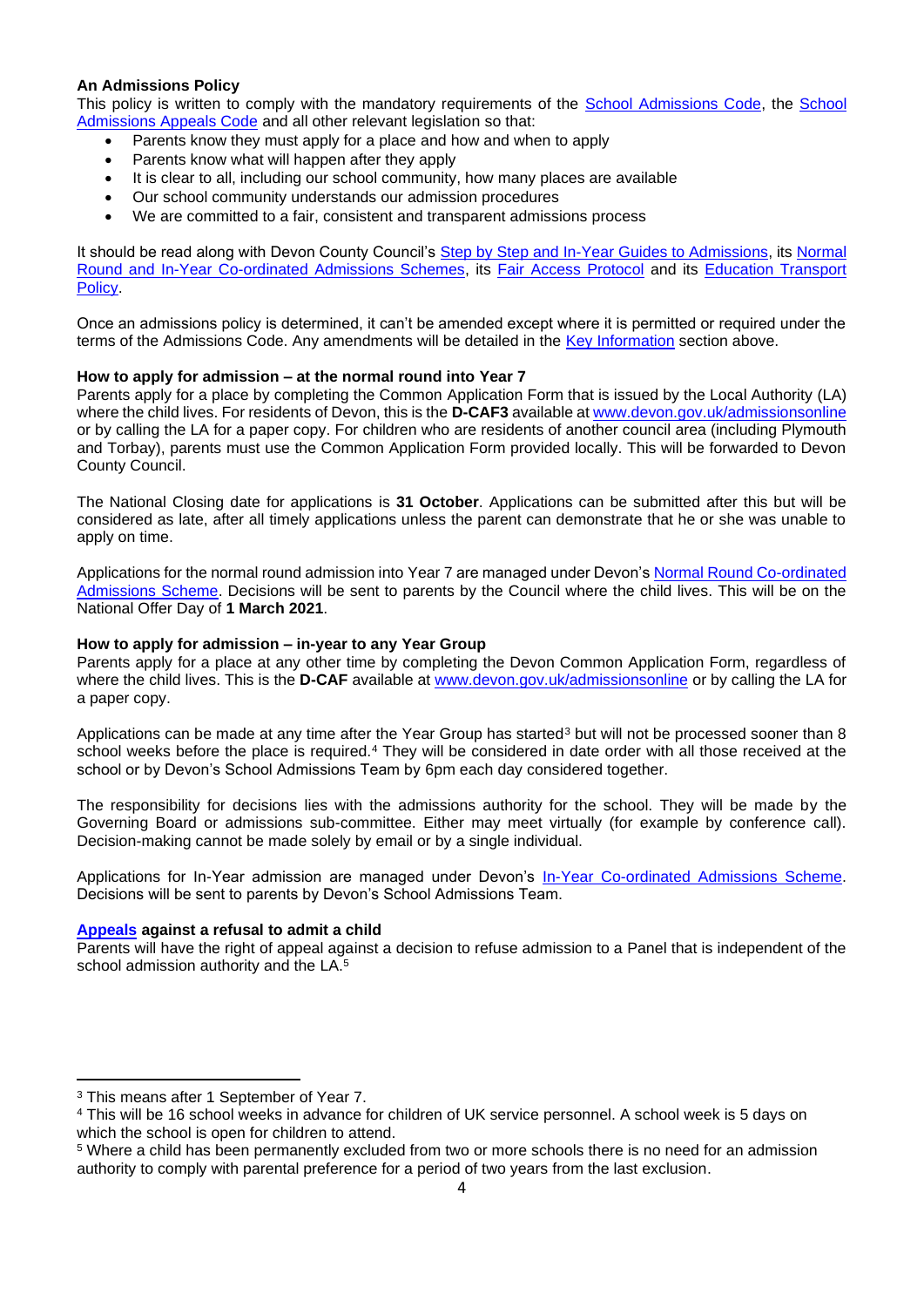## **Admission of children outside their normal age group**

Parents may request that their child is admitted outside their normal age group. They should include a request with their application, specifying why admission out of normal year group is being requested.

We <sup>6</sup> will decide based on the circumstances of the case and in the best interests of the child concerned. We will ask parents to say in writing with as much supporting evidence as they wish to provide why they are requesting admission outside the normal age group for a child. We will consider:

- the parent's views;
- the views of the school's head teacher:
- information about the child's academic, social and emotional development submitted by the parent;
- information about the child's medical history and the views of a relevant medical professional submitted by the parent;
- whether the child has previously been educated out of their normal age group;
- guidance from the Department for Education on the admission of summer-born children to Reception;
- whether the child may have fallen into a lower age group if it were not for being born prematurely.

Parents should consider the implications of a child being taught out of the normal age group. Any school the child later moves on to will not be obliged to continue to educate their child out of the normal age group.

We will reach a decision on which Year Group is appropriate for the child. We will then reach a decision whether a place can be offered as it would for any application in that Year Group. Where we don't agree to early admission it will be our view that this is not a suitable school for the child at that age.

## **Contacts for Further Information**

| <b>Devon School Admissions Service</b>                                                |
|---------------------------------------------------------------------------------------|
| primaryschooladmissions@devon.gov.uk or admissions@devon.gov.uk                       |
| Telephone contact through My Devon on 0345 155 1019 admissions@devon.gov.uk           |
| Devon County Council policies, information and admissions application forms           |
| devon.cc/admissionarrangements and devon.cc/admissions                                |
| <b>Clerk to the Independent School Admissions Appeals</b>                             |
| 0345 155 1019 devon.cc/appeals                                                        |
| <b>Devon Education Transport Team</b>                                                 |
| Telephone contact through My Devon on 0345 155 1019 devon.cc/schooltransport          |
| <b>Children's Education Advisory Service - advice for service families</b>            |
| 01980 618244 DCYP-CEAS-Enquiries@mod.gov.uk                                           |
| The Department for Education (DfE)                                                    |
| 0870 000 2288 www.education.gov.uk                                                    |
| <b>Office of the Schools Adjudicator</b>                                              |
| 01325 735303 www.education.gov.uk/schoolsadjudicator                                  |
| The Education & Skills Funding Agency (ESFA)                                          |
| 0370 000 2288 www.gov.uk/government/organisations/education-and-skills-funding-agency |

 $6$  Where some admissions functions are delegated to the school itself or to the LA, the responsibility remains with the admissions authority.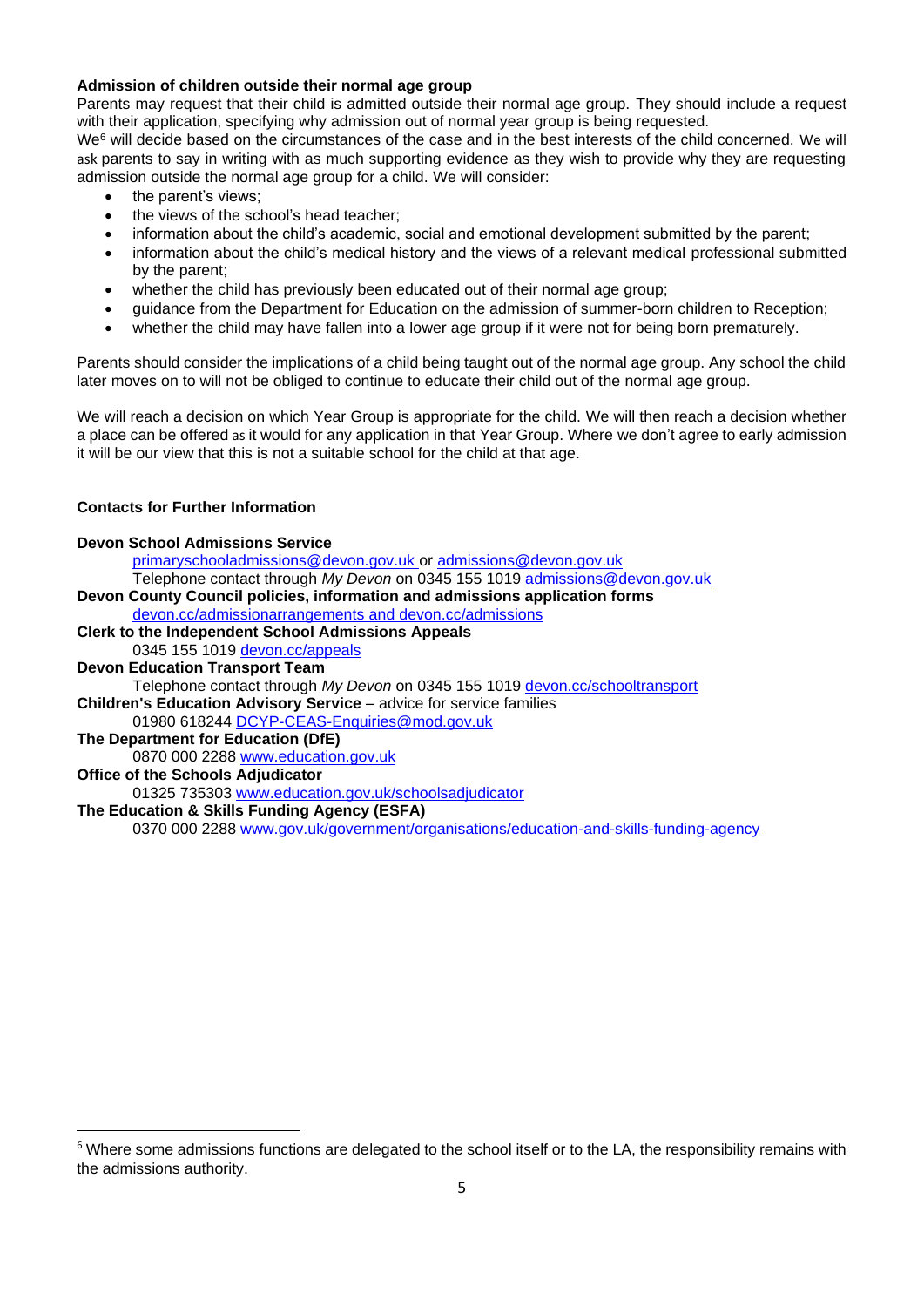<span id="page-5-2"></span><span id="page-5-1"></span><span id="page-5-0"></span>

| Appendix A - Definitions and explanatory notes |                                                                                                                                                                                                                                                                                                                                                                                                                                                                                                                                                                                                                                                                                                                                                                                                                                                                                                                                                                                                                                                          |
|------------------------------------------------|----------------------------------------------------------------------------------------------------------------------------------------------------------------------------------------------------------------------------------------------------------------------------------------------------------------------------------------------------------------------------------------------------------------------------------------------------------------------------------------------------------------------------------------------------------------------------------------------------------------------------------------------------------------------------------------------------------------------------------------------------------------------------------------------------------------------------------------------------------------------------------------------------------------------------------------------------------------------------------------------------------------------------------------------------------|
| Admissions<br>authority                        | This is the body responsible for proposing, consulting on and determining the<br>admissions policy and for reaching decisions about offering or refusing applications.                                                                                                                                                                                                                                                                                                                                                                                                                                                                                                                                                                                                                                                                                                                                                                                                                                                                                   |
| <b>Admission Number</b><br>or AN               | This is the equivalent of the Published Admission Number for after the school's intake<br>year. It indicates the minimum number of places available in the Year Group. It will<br>often be the same as the PAN originally determined for that Year Group when it first<br>entered the school. It may be increased or decreased where the amount of<br>accommodation has changed or because of reorganisation in the school.                                                                                                                                                                                                                                                                                                                                                                                                                                                                                                                                                                                                                              |
| Appeals                                        | Where we refuse admission, most refusals will be because we believe it would<br>"prejudice the provision of efficient education or the efficient use of resources". This is<br>the principal justification under the School Standards and Framework Act 1998 for<br>refusing admission. If we refuse admission, it will be in writing, there will be the right<br>of appeal to an Independent Appeals Panel and to a place on a waiting list. If an<br>application for admission is unsuccessful, parents have a statutory right of appeal to<br>a panel which is independent of the school. Appeal papers will either be sent with the<br>refusal letter or can be requested from the LA. Parents have at least 20 school days<br>to return the papers, together with any supporting evidence. (Papers can be submitted<br>earlier than 20 days if a parent chooses to).<br>The Clerk to the Independent Appeals Panel will give at least 10 days' notice of the<br>appeal date. Parents will also be told when to submit any further information to be |
|                                                | considered. Parents will receive evidence from us before the appeal hearing. After<br>appeals are heard, decision letters should be sent within 5 school days; notice of the<br>decision is available by telephone to the Appeals Clerk before then.                                                                                                                                                                                                                                                                                                                                                                                                                                                                                                                                                                                                                                                                                                                                                                                                     |
|                                                | Appeals at the normal round of admissions will be heard within 40 school days of the<br>deadline for lodging appeals. Where the application was not made in time for a<br>decision to be made on the national offer date, they will be heard within that 40-day<br>period or, if that is not possible, within 30 days of the appeal being lodged. In-year<br>admission appeals must be heard within 30 school days of the appeal being lodged.                                                                                                                                                                                                                                                                                                                                                                                                                                                                                                                                                                                                           |
| Application                                    | For normal round admissions, applications are considered to have been made on the<br>national closing date of 31 October or the date when the application was submitted or<br>amended with new information if later. In-year applications are considered to have<br>been made on the date they are received. This must include any supporting evidence<br>that is required – for example a new address or evidence of a Child's in Care status.                                                                                                                                                                                                                                                                                                                                                                                                                                                                                                                                                                                                          |
|                                                | It is a parent's responsibility to make sure that the admissions authority or LA is<br>informed about changes to circumstances and eligibility for priority if, for instance, a<br>sibling is taken onto our roll after the closing date or the home address changes.                                                                                                                                                                                                                                                                                                                                                                                                                                                                                                                                                                                                                                                                                                                                                                                    |
| <b>Catchment Area</b>                          | Many schools operate a catchment area. This is the geographical area that this school<br>is primarily intended to serve. There is a higher admissions priority for children who<br>live in it. Children living in a residential property split by the boundary line will be<br>considered to be living within the catchment area. The boundary line will then be<br>reviewed for future applicants                                                                                                                                                                                                                                                                                                                                                                                                                                                                                                                                                                                                                                                       |
| Children formerly in<br>Care (Looked<br>After) | These children were looked after until they were adopted (see the Adoption and<br>Children Act 2002 section 46) or made the subject of a child arrangements order or a<br>special guardianship order (Children Act section 14A). Child arrangements orders are<br>defined in s.8 of the Children Act 1989, as amended by s.12 of the Children and<br>Families Act 2014.                                                                                                                                                                                                                                                                                                                                                                                                                                                                                                                                                                                                                                                                                  |
| Chronological Year<br>Group                    | This is the group of children usually taught together according to their date of birth.<br>Children born between 1 September and 31 August have the same chronological Year<br>Group.                                                                                                                                                                                                                                                                                                                                                                                                                                                                                                                                                                                                                                                                                                                                                                                                                                                                    |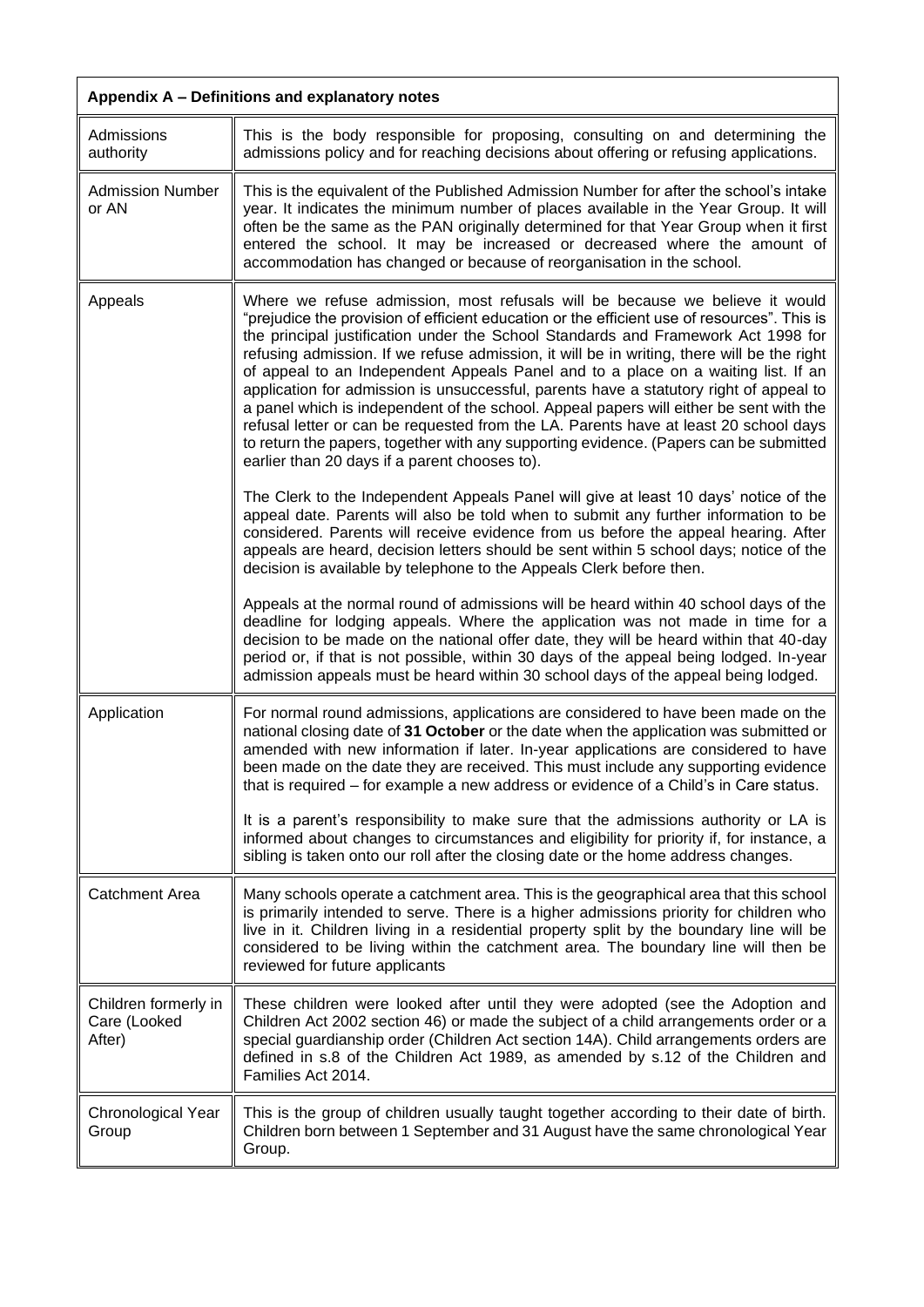<span id="page-6-0"></span>

| Common<br><b>Application Form</b>   | This is the name for the application form provided by the LA. They must be used for<br>any normal round admissions application. The form provided by the LA where the child<br>lives must be used, regardless of where the school is. For In-Year applications parents<br>of all children must apply using the Devon common application form: the D-CAF or the<br>D-CAF6 (see below).                                                                                                                                                                                                                                                                                                                     |
|-------------------------------------|-----------------------------------------------------------------------------------------------------------------------------------------------------------------------------------------------------------------------------------------------------------------------------------------------------------------------------------------------------------------------------------------------------------------------------------------------------------------------------------------------------------------------------------------------------------------------------------------------------------------------------------------------------------------------------------------------------------|
| <b>Compulsory School</b><br>Age     | Children reach compulsory school age and must be in full-time education on the<br>prescribed day following their 5th birthday (or on their fifth birthday if it falls on a<br>prescribed day). The prescribed days are 31 August, 31 December and 31 March.                                                                                                                                                                                                                                                                                                                                                                                                                                               |
| D-CAF,<br>D-CAF3 and<br>D-CAF6      | The D-CAF is Devon's common application form for In-Year admissions, enabling a<br>parent to name up to 3 schools.                                                                                                                                                                                                                                                                                                                                                                                                                                                                                                                                                                                        |
|                                     | The D-CAF3 is Devon's common application form for normal round applications for<br>secondary schools, enabling a parent to name up to 3 schools.                                                                                                                                                                                                                                                                                                                                                                                                                                                                                                                                                          |
|                                     | The D-CAF6 is Devon's common application form for In-Year admissions, available<br>only in school and provided to a parent where the school is able to confirm a place<br>with a parent in certain circumstances. Where a parent visits the school, we may invite<br>the parent to complete a D-CAF6 instead of a D-CAF in cases where:<br>a child moves into the area and                                                                                                                                                                                                                                                                                                                                |
|                                     | the parent only intends to apply for a place here and at no other school, and<br>the child does not have an EHCP, and<br>the child has not been Permanently Excluded from a school, and<br>the parent is not in dispute with another person with parental responsibility                                                                                                                                                                                                                                                                                                                                                                                                                                  |
|                                     | over residence or school admissions, and<br>we have a confirmed vacancy in the relevant Year Group,                                                                                                                                                                                                                                                                                                                                                                                                                                                                                                                                                                                                       |
|                                     | This serves as a school application form and allows for children to start here as soon<br>as possible when they are new to the area. If the child already has a school place<br>locally, the application must be made on the D-CAF and admission would normally be<br>at the beginning of the next term. A formal decision letter will follow from the Devon<br>Admissions Team.                                                                                                                                                                                                                                                                                                                          |
| <b>Distance</b><br>measurement      | Measurements for school admissions purposes are straight-line from home to school.<br>They are based on Devon LA's Geographical Information System, an electronic<br>mapping system.                                                                                                                                                                                                                                                                                                                                                                                                                                                                                                                      |
| Documentary<br>evidence             | Once a place has been offered to a child, we may ask for evidence of identity – usually<br>a short birth certificate. This may not be necessary where the child has been on roll at<br>another school in England which can confirm that evidence has been seen at that<br>school. We may also request evidence that a child's address is genuine or that the<br>person who made an application for admission was legally permitted to do so.                                                                                                                                                                                                                                                              |
| Education, Health<br>and Care Plans | An Education, Health and Care Plan is a formal document issued by the Local<br>Authority describing a child's additional needs and how they will be provided for in a<br>school. Any child whose Education, Health and Care Plan names this school will be<br>admitted. This will reduce the number of places available to other children accordingly.<br>For In-Year admissions, the child will be admitted whether or not we have reached the<br>PAN or other Admission Number for the Year Group.                                                                                                                                                                                                      |
| Education<br>Transport              | Parents should consider how their child will get to school for the whole of their time on<br>roll. Parents are advised not to rely on lifts, car shares or public service vehicles always<br>being available. Supported transport is provided by the LA for Devon-resident children<br>attending schools that are the catchment school for the home address or the closest<br>available when the parent could apply or, for Children in Care, the closest available<br>Good or Outstanding school, as rated by Ofsted. The home address must be further<br>than a minimum walking distance according to the child's age. Applications for<br>transport must be made direct to the LA where a child lives. |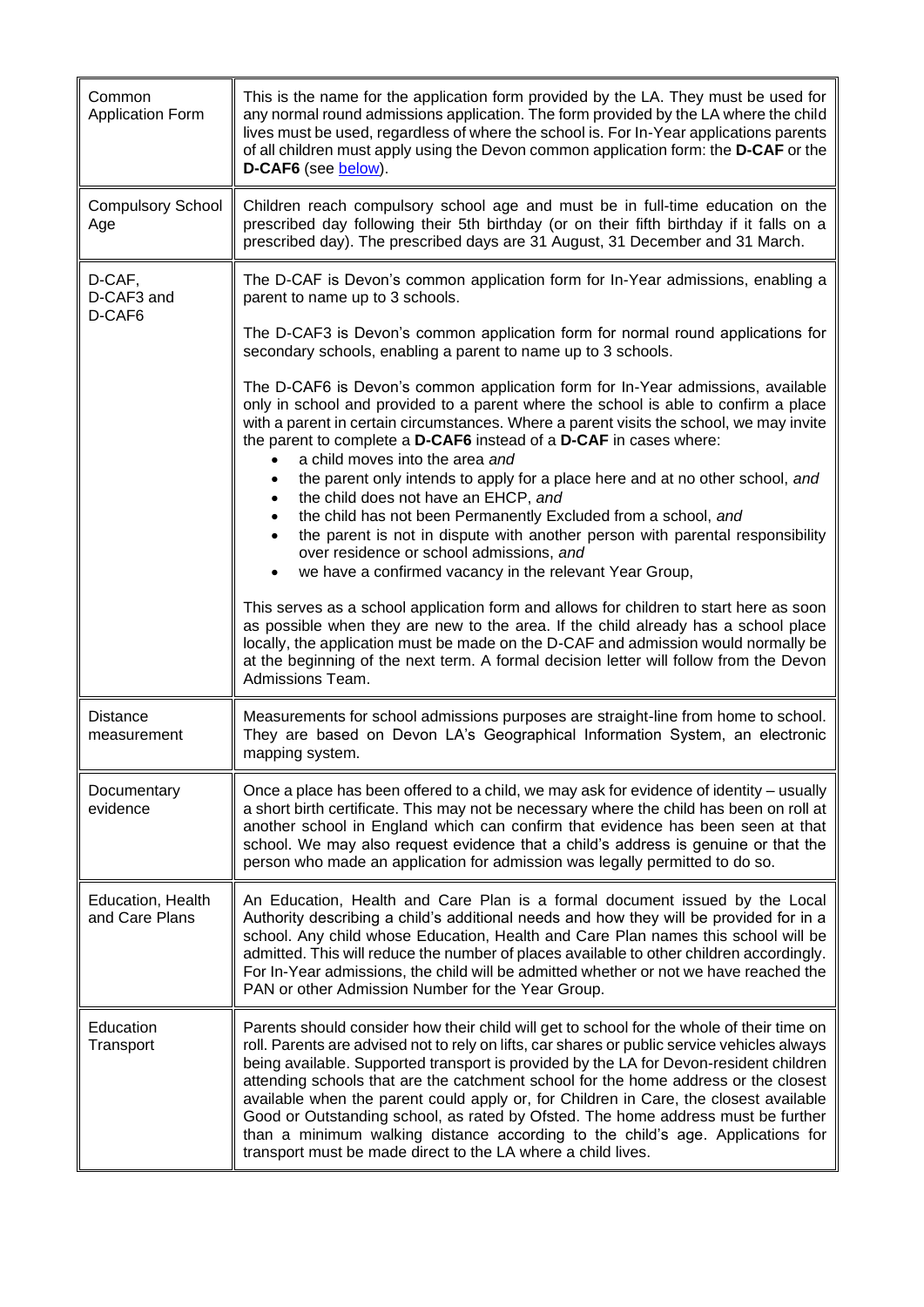<span id="page-7-0"></span>

|                                                 | Our admissions straight-line measurement policy does not apply to Devon's school<br>transport decisions. It is possible that this is the closest available school for admissions<br>purposes, using straight-line measurement but not the closest school for the purposes<br>of entitlement to free school transport from the LA.                                                                                                                                                                                                                                                                                                                        |
|-------------------------------------------------|----------------------------------------------------------------------------------------------------------------------------------------------------------------------------------------------------------------------------------------------------------------------------------------------------------------------------------------------------------------------------------------------------------------------------------------------------------------------------------------------------------------------------------------------------------------------------------------------------------------------------------------------------------|
|                                                 | Parents who rely on free transport are strongly advised to check whether there<br>is an entitlement with the Education Transport Team before accepting the offer<br>of a school place.                                                                                                                                                                                                                                                                                                                                                                                                                                                                   |
| Equally ranked<br>preference scheme             | Parents can express a preference for one, two or three schools. They should be<br>named in the order the parent would most like a place to be provided. It might be<br>possible for each school to offer a place. If that happens, a place will only be offered<br>at whichever of the schools that could offer a place the parent ranked highest. So, if<br>places are available at School 1 and School 3, a place will be offered at School 1 only.<br>Equally ranked preference schemes are a legal requirement which enable parents to<br>apply for the school they prefer without risking admission to the closest school or a<br>catchment school. |
|                                                 | Schools are not informed by the LA whether an application is a first, second or third<br>preference.                                                                                                                                                                                                                                                                                                                                                                                                                                                                                                                                                     |
| Extended<br>schooling                           | Further information on services beyond the normal school day is available from the<br>school office.                                                                                                                                                                                                                                                                                                                                                                                                                                                                                                                                                     |
| <b>Fair Access</b><br>Protocol                  | All LAs are legally required to operate a Fair Access Protocol across their area and<br>schools must take part in the Protocol. This ensures that children who are vulnerable<br>and unable to access an appropriate school place under the standard In-Year<br>admission arrangements for the area have an admissions safety net. This may mean<br>that a child is admitted here even though the school is full and other children have<br>been refused admission.                                                                                                                                                                                      |
|                                                 | It is possible for a child to be refused admission here but allocated a place under the<br>Fair Access Protocol.                                                                                                                                                                                                                                                                                                                                                                                                                                                                                                                                         |
| Faith<br>oversubscription<br>criteria           | Schools designated with a designated religious character may give additional priority<br>for admission where faith criteria are met by an applicant.                                                                                                                                                                                                                                                                                                                                                                                                                                                                                                     |
|                                                 | This school does not have a designated religious character.                                                                                                                                                                                                                                                                                                                                                                                                                                                                                                                                                                                              |
| Fees and charges                                | There is no charge for applying for a place here, for admission itself or for the provision<br>of education. We will not request donations before or during the admissions process<br>and any donations made to the school following admission are entirely voluntary. No<br>activities such as school visits are compulsory. A policy on charging for activities is<br>available on request from the school office.                                                                                                                                                                                                                                     |
| <b>General Data</b><br>Protection<br>Regulation | Information about an admissions application will be shared with relevant LAs. Where<br>one parent seeks information about an application or to locate a child, the priority will<br>be to safeguard the child and immediate family. Unless it is established that the non-<br>resident parent may not lawfully receive information about the child, the following<br>information will be shared: the preferences expressed, the date of the application,<br>name of the applicant and the outcomes of those preferences.                                                                                                                                 |
| <b>Home Address</b>                             | Places are offered here based on where the child will attend school, not necessarily<br>where they live when the application is made. If we have vacancies, then it doesn't<br>matter whether the home address is in our catchment.                                                                                                                                                                                                                                                                                                                                                                                                                      |
|                                                 | The home address is where a child normally lives. Where a child lives with parents<br>with shared parental responsibility, each for part of a week or for one week in turn, the<br>home address is determined using a joint declaration from the parents which may set                                                                                                                                                                                                                                                                                                                                                                                   |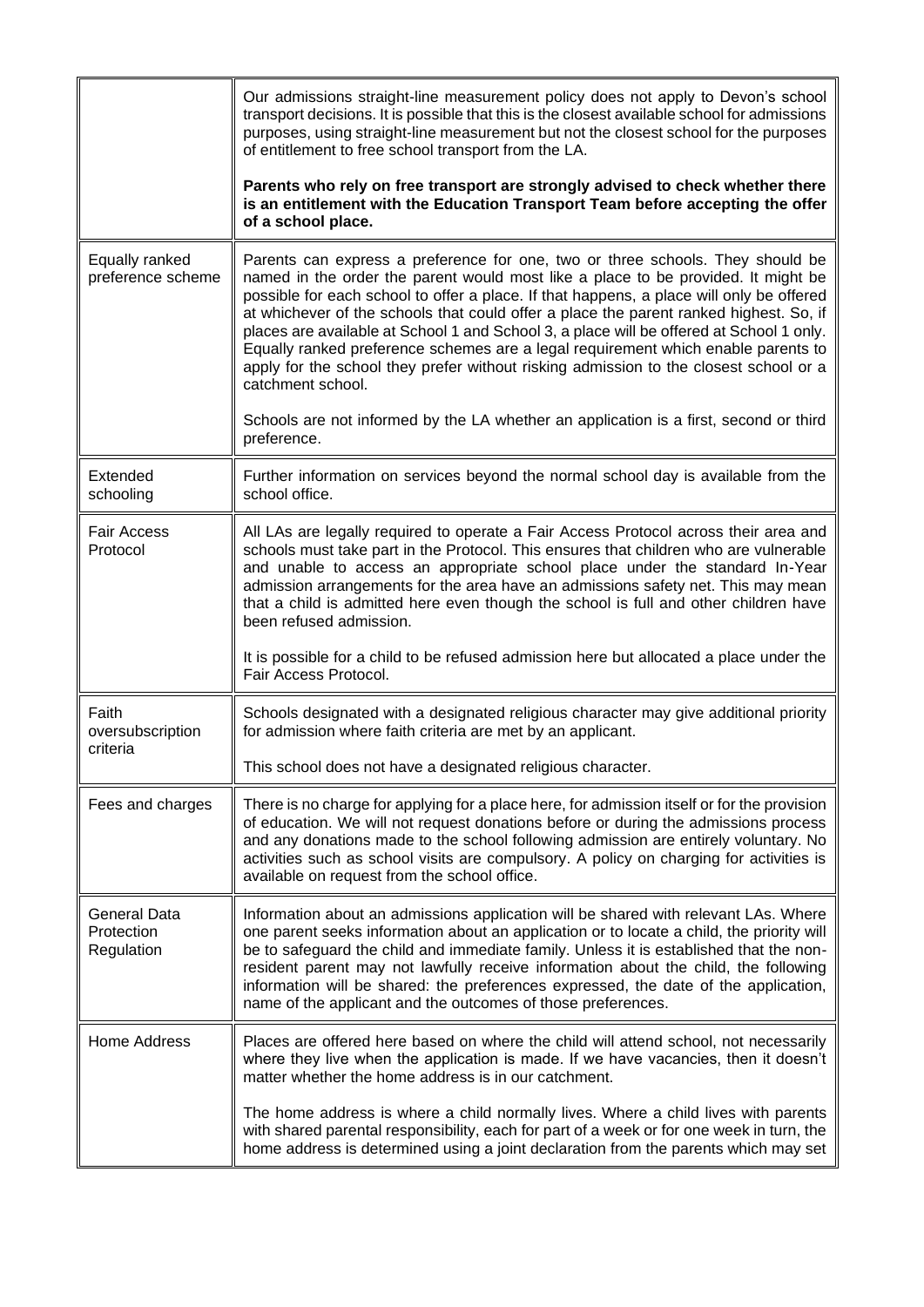<span id="page-8-0"></span>

|                                    | out the pattern of residence. The address used will be the address from which the child<br>attends school on most mornings in a normal school week.                                                                                                                                                                                                                                                                                                                                                                                                                                                                              |
|------------------------------------|----------------------------------------------------------------------------------------------------------------------------------------------------------------------------------------------------------------------------------------------------------------------------------------------------------------------------------------------------------------------------------------------------------------------------------------------------------------------------------------------------------------------------------------------------------------------------------------------------------------------------------|
|                                    | If no declaration is received, the home address will be the address at which the child<br>is registered with a GP. If this is not possible or is in dispute, any other evidence<br>provided by parents will also be considered in reaching a decision on the home<br>address for admissions purposes. This may be necessary where parents don't agree<br>on the child's home address. Parents are urged to reach agreement or seek a Specific<br>Issues Order from a court to decide which parent should or should not pursue an<br>application. Where they do not, the admissions authority will determine the home<br>address. |
|                                    | Where we ask for evidence of a new address from which a child would attend school,<br>this would often be written confirmation of a house purchase or a formal tenancy<br>agreement. We recognise that some families may be unable to provide this. Parents<br>who can't provide this evidence should contact us or the LA. There is no intention to<br>disadvantage families where there is a genuine reason why evidence cannot be<br>provided.                                                                                                                                                                                |
| Home-School<br>Agreement           | Admission to school is not conditional on signing a home-school agreement. However,<br>we will ask parents to agree with our Home-School Agreement after children have<br>been offered a place as we believe this is a positive way of promoting greater<br>involvement in a child's education.                                                                                                                                                                                                                                                                                                                                  |
| In-Year admissions                 | This is where a child joins the school at any time after the normal round, the first<br>opportunity for admission to Year 7.                                                                                                                                                                                                                                                                                                                                                                                                                                                                                                     |
| <b>Linked School</b>               | A school which works with another to develop curriculum links and to ease transition<br>for pupils from primary school to secondary school. Sometimes called a feeder school.<br>Feeder or linked school priority is not a guarantee of admission.                                                                                                                                                                                                                                                                                                                                                                               |
| <b>Looked After</b><br>Children    | These children are Looked After by or provided with accommodation in the exercise<br>of its functions (see the Children Act 1989 section 22(1)) by a local authority.                                                                                                                                                                                                                                                                                                                                                                                                                                                            |
| Member of staff                    | This will be any salaried person employed at this school when the application is made.<br>Where the duties of a member of staff are undertaken at different schools in a<br>federation or chain of schools, there will be admissions priority only at one school. This<br>will be at the member of staff's base school. Where that can't be identified, priority will<br>be at the school where he or she expects to work for most of the time in the current<br>academic year.                                                                                                                                                  |
|                                    | We consider all members of staff as part of the school community. This includes<br>members of staff employed by a third party, whose duties are solely at the school.                                                                                                                                                                                                                                                                                                                                                                                                                                                            |
| Multiple birth<br>siblings         | Random allocation will not be applied to multiple birth siblings (twins and triplets etc.)<br>tied for the final place. We will admit them all and exceed our PAN.                                                                                                                                                                                                                                                                                                                                                                                                                                                               |
| Normal Round<br>Admissions         | This is where a child joins the school at the first opportunity for admission to the Year<br>Group. At this school it is at the beginning of September in Year 7.                                                                                                                                                                                                                                                                                                                                                                                                                                                                |
| Objections to<br>admissions policy | Advice is available from the Office of the Schools Adjudicator on how to object to this<br>policy. Objections must be made by 15 May 2020.                                                                                                                                                                                                                                                                                                                                                                                                                                                                                       |
| <b>Offers</b>                      | When a place is offered by the LA on our behalf, we will assume that it is accepted<br>unless we are told otherwise. We will contact parents after this to make admission<br>arrangements - if a parent doesn't confirm the place is required within 10 school days<br>of the offer, we or the LA will contact the parent again. If there is no response within 5<br>school days of that contact, the offer may be withdrawn.                                                                                                                                                                                                    |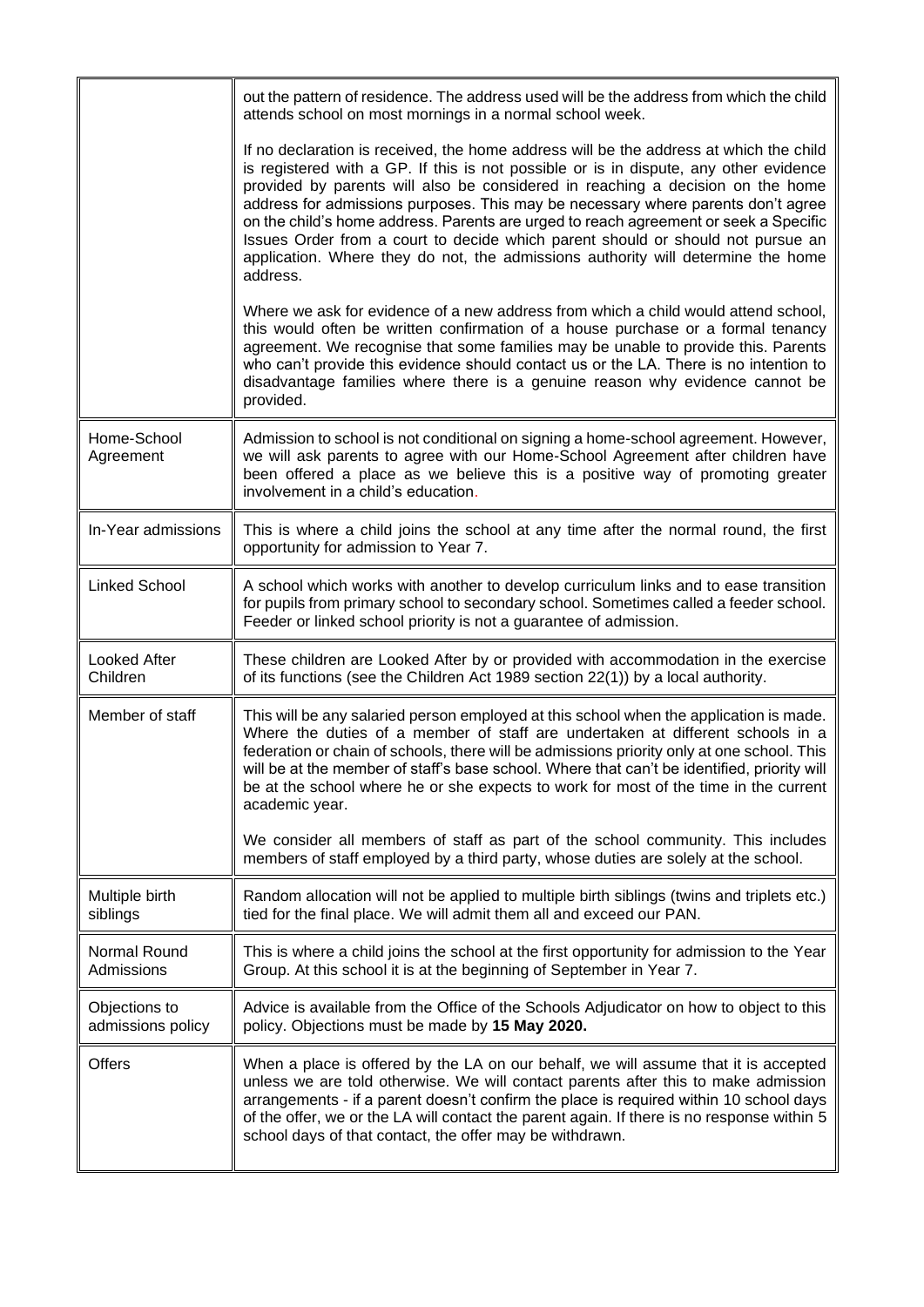<span id="page-9-1"></span><span id="page-9-0"></span>

|                                                                                       | It is important that when we offer places to some and refuse others we do so fairly and<br>consistently. Where we have reason to believe that false or deliberately misleading<br>information has been provided, we will reconsider the offer using correct information.<br>We may withdraw the offer if it would not have been made with the correct information,<br>even if this is after admission. Places are offered based on the address from which the<br>child will attend school. Accurate information is particularly relevant for addresses.<br>Where we believe it is necessary, we will ask for evidence of a child's home address<br>before admission. If a parent believes that the child's address will change before<br>admission, we must be informed. We will require evidence of a new address where<br>this would give a higher priority for admission.<br>Places will only be withdrawn if offered in error, if the parent has not responded to an<br>offer within a reasonable time or if the offer was obtained through a fraudulent or<br>intentionally misleading application which secured the offer of a place when the<br>response would otherwise have been a refusal. |
|---------------------------------------------------------------------------------------|------------------------------------------------------------------------------------------------------------------------------------------------------------------------------------------------------------------------------------------------------------------------------------------------------------------------------------------------------------------------------------------------------------------------------------------------------------------------------------------------------------------------------------------------------------------------------------------------------------------------------------------------------------------------------------------------------------------------------------------------------------------------------------------------------------------------------------------------------------------------------------------------------------------------------------------------------------------------------------------------------------------------------------------------------------------------------------------------------------------------------------------------------------------------------------------------------|
| Overseas children                                                                     | We will not offer places to children while they are overseas except for children who<br>have a right of abode in this country or a valid visa permitting entry into the country is<br>provided.                                                                                                                                                                                                                                                                                                                                                                                                                                                                                                                                                                                                                                                                                                                                                                                                                                                                                                                                                                                                      |
| Oversubscription<br>criteria                                                          | Where the number of applications exceeds the number of places available in the Year<br>Group, we will use our oversubscription criteria to prioritise applications. They are<br>detailed in the key information section above. They are not relevant where there are<br>vacancies.                                                                                                                                                                                                                                                                                                                                                                                                                                                                                                                                                                                                                                                                                                                                                                                                                                                                                                                   |
| Parent (or carer or<br>guardian)                                                      | A parent is any person who has parental responsibility or care of the child. When we<br>say parent, we also mean carer or guardian. Where admission arrangements refer to<br>parents this can mean one parent or both. We may ask for evidence of parental<br>responsibility where a person is acting as a parent but does not hold formal parental<br>responsibility.<br>Sometimes there is a dispute between parents over which school a child should                                                                                                                                                                                                                                                                                                                                                                                                                                                                                                                                                                                                                                                                                                                                              |
|                                                                                       | attend. When we take decisions over admission, we will consider imminent court<br>hearings that may have an impact on parental responsibility and living arrangements.                                                                                                                                                                                                                                                                                                                                                                                                                                                                                                                                                                                                                                                                                                                                                                                                                                                                                                                                                                                                                               |
| Parental disputes                                                                     | Occasionally parents may disagree on where the child should be educated. In these<br>cases, we will consider whether either parent has a lawful objection to the wish of the<br>other parent to transfer schools.                                                                                                                                                                                                                                                                                                                                                                                                                                                                                                                                                                                                                                                                                                                                                                                                                                                                                                                                                                                    |
| Prejudice to<br>efficient education                                                   | It is lawful to refuse admission where taking another child would cause a prejudice to<br>"efficient education or the efficient use of resources" at this school. This is the point<br>when we would say the Year Group or the class is full. In most cases, prejudice would<br>occur when the Admission Number for the Year Group has been reached but it may<br>also be when a class of mixed Year Groups is full.                                                                                                                                                                                                                                                                                                                                                                                                                                                                                                                                                                                                                                                                                                                                                                                 |
| Published<br><b>Admission Number</b><br>or PAN<br>See also<br><b>Admission Number</b> | This is the minimum number of places available at the school in Year 7. In limited<br>circumstances, more will be admitted. It is calculated considering the physical capacity<br>of the school, the level of demand expected from local, in-area children and sensible,<br>lawful school organisation. Once we set this number, we won't refuse admission for<br>applications below the PAN at the normal round. If there is unexpectedly high demand<br>and we believe we could admit more children, we will inform the LA and either increase<br>the PAN or admit children above-PAN where their circumstances suggest their need<br>to be admitted outweigh prejudice to efficient education.                                                                                                                                                                                                                                                                                                                                                                                                                                                                                                    |
| Service families                                                                      | For children of UK service personnel and other Crown Servants we will consider a<br>family posted to the area as meeting residence criteria even if a home address has<br>not been identified and a unit address is used. Measurements for prioritisation<br>purposes will be from the front gate of the unit address. This requires written<br>confirmation from the relevant government department: The Ministry of Defence, the<br>Foreign and Commonwealth Office or Government Communications Headquarters.                                                                                                                                                                                                                                                                                                                                                                                                                                                                                                                                                                                                                                                                                     |